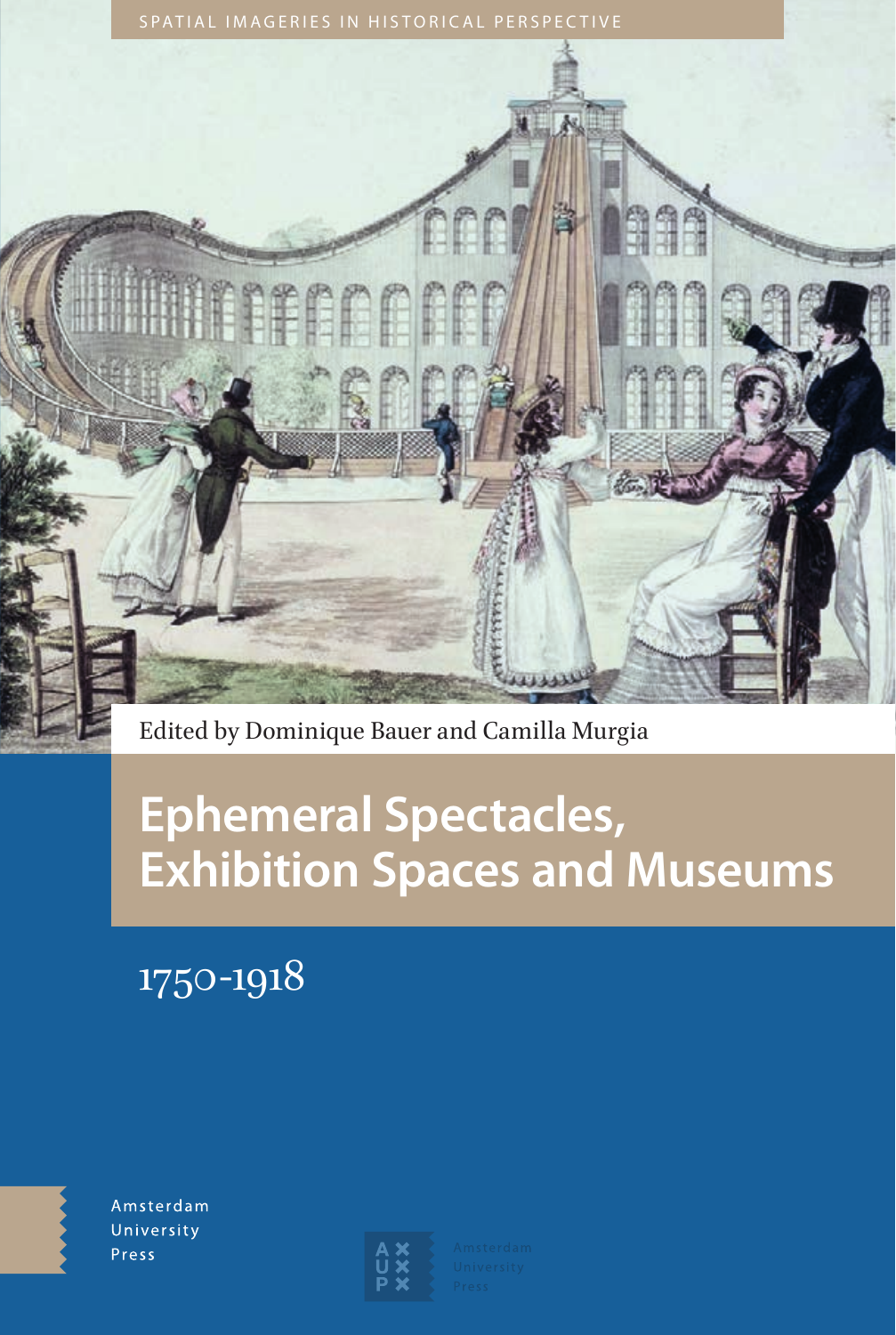### Ephemeral Spectacles, Exhibition Spaces and Museums 1750‒1918

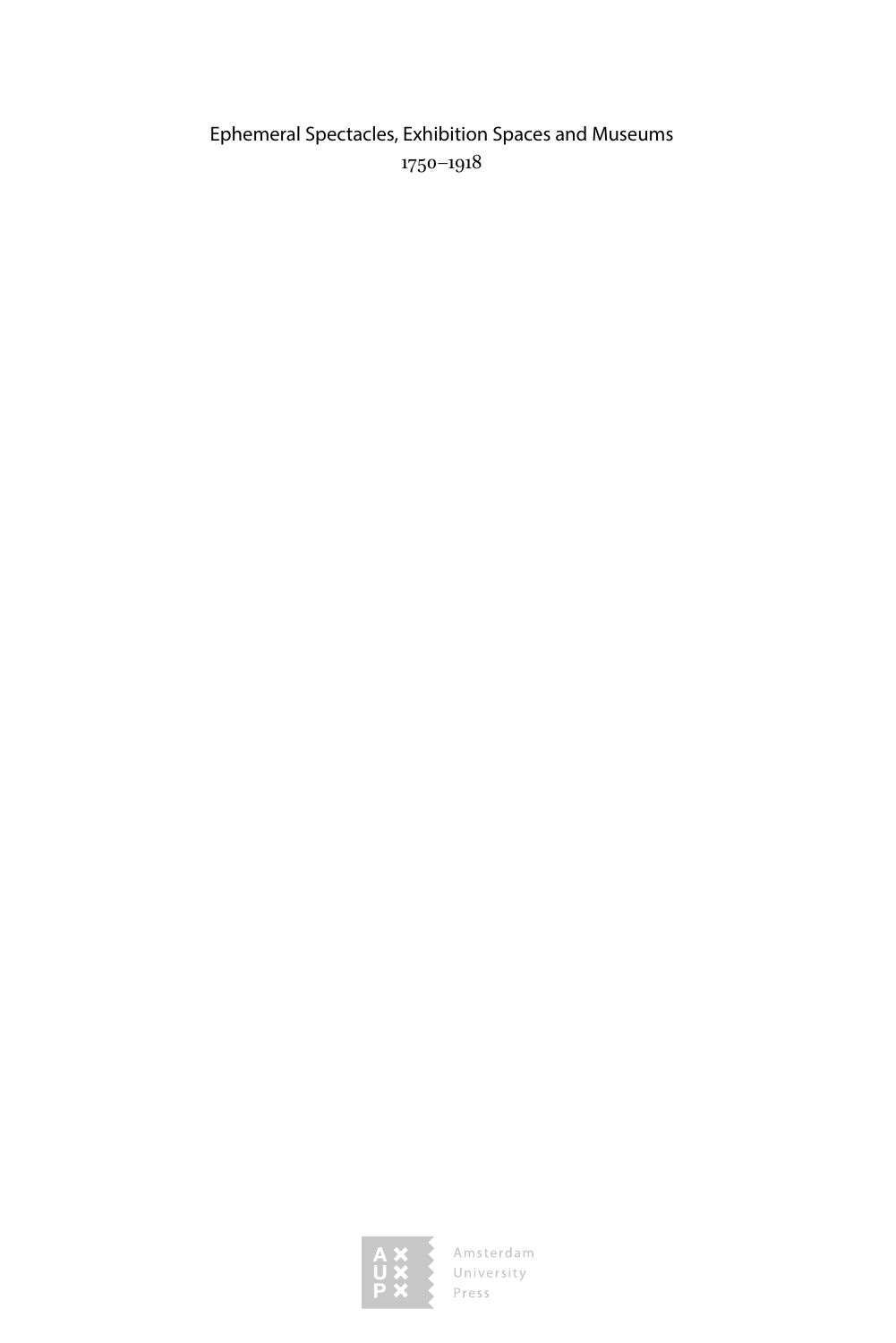## **Spatial Imageries in Historical Perspective**

This series is looking for interdisciplinary contributions that focus on the historical study of the imagined space, or of spaces and places as sensorial, experiential or intellectual images, from the interior to the landscape, in written, visual or material sources. From (closed) gardens and parks to cabinets, from the odd room to the train compartment, from the façade to the prison cell, from the reliquary to the desk, a variety of spaces in the shape of imageries and images unveils historical attitudes to history, to the object, to the other and the self and presents a subject that experiences, acts, imagines and knows. Spatial imageries and images in this sense constitute a prominent theme in various fields within the Humanities, from museum studies, intellectual history and literature to material culture studies, to name but a few.

*Spatial Imageries in Historical Perspective* therefore addresses a broad audience of scholars that engage in the historical study of space in this sense, from the Early Middle Ages to the Recent Past in literature, art, in material culture, in scholarly and other discourses, from either cultural and contextual or more theoretical angles.

*Series editor* Dominique Bauer, University of Leuven, Belgium

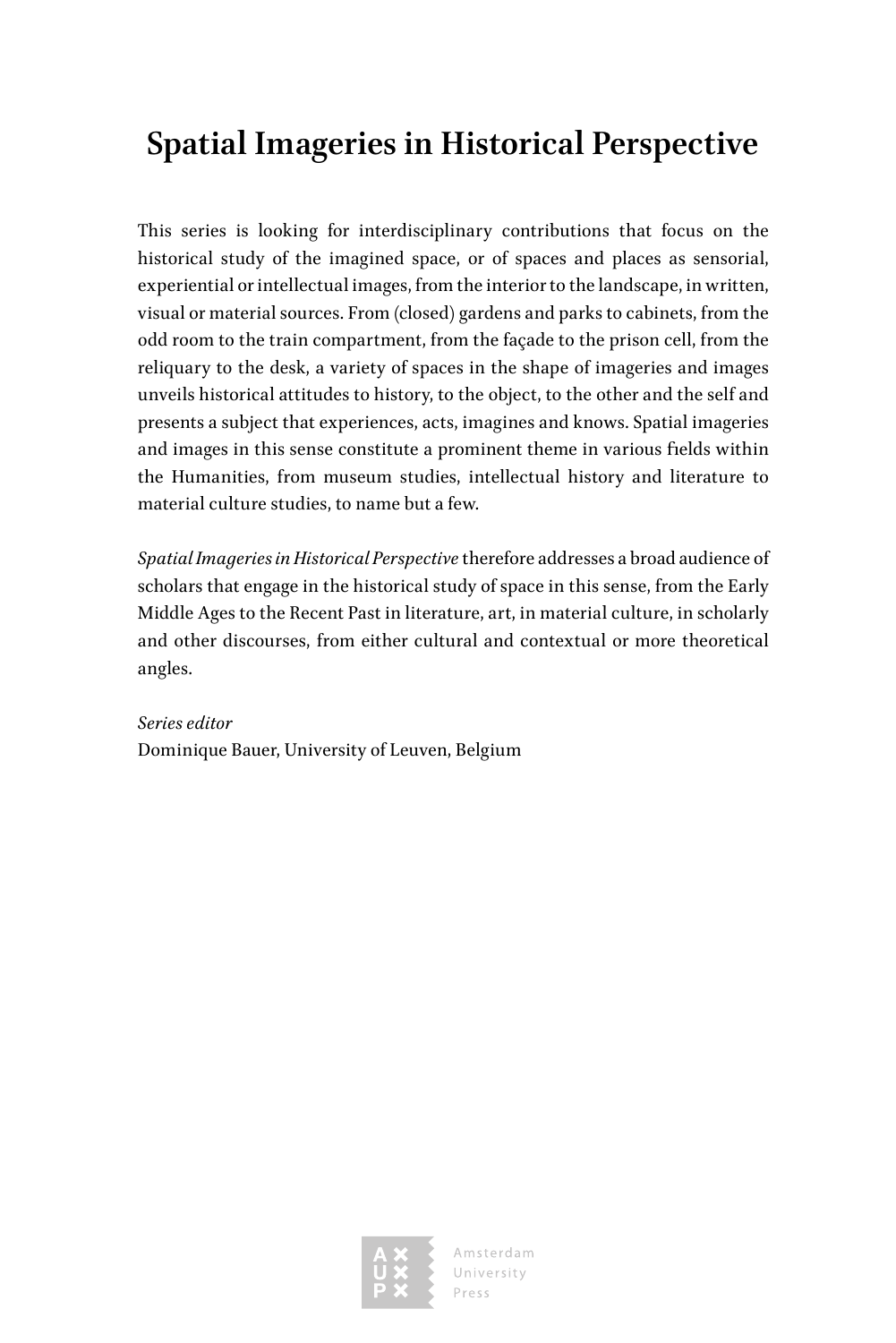# Ephemeral Spectacles, Exhibition Spaces and Museums

*1750‒1918*

*Edited by Dominique Bauer and Camilla Murgia*

Amsterdam University Press

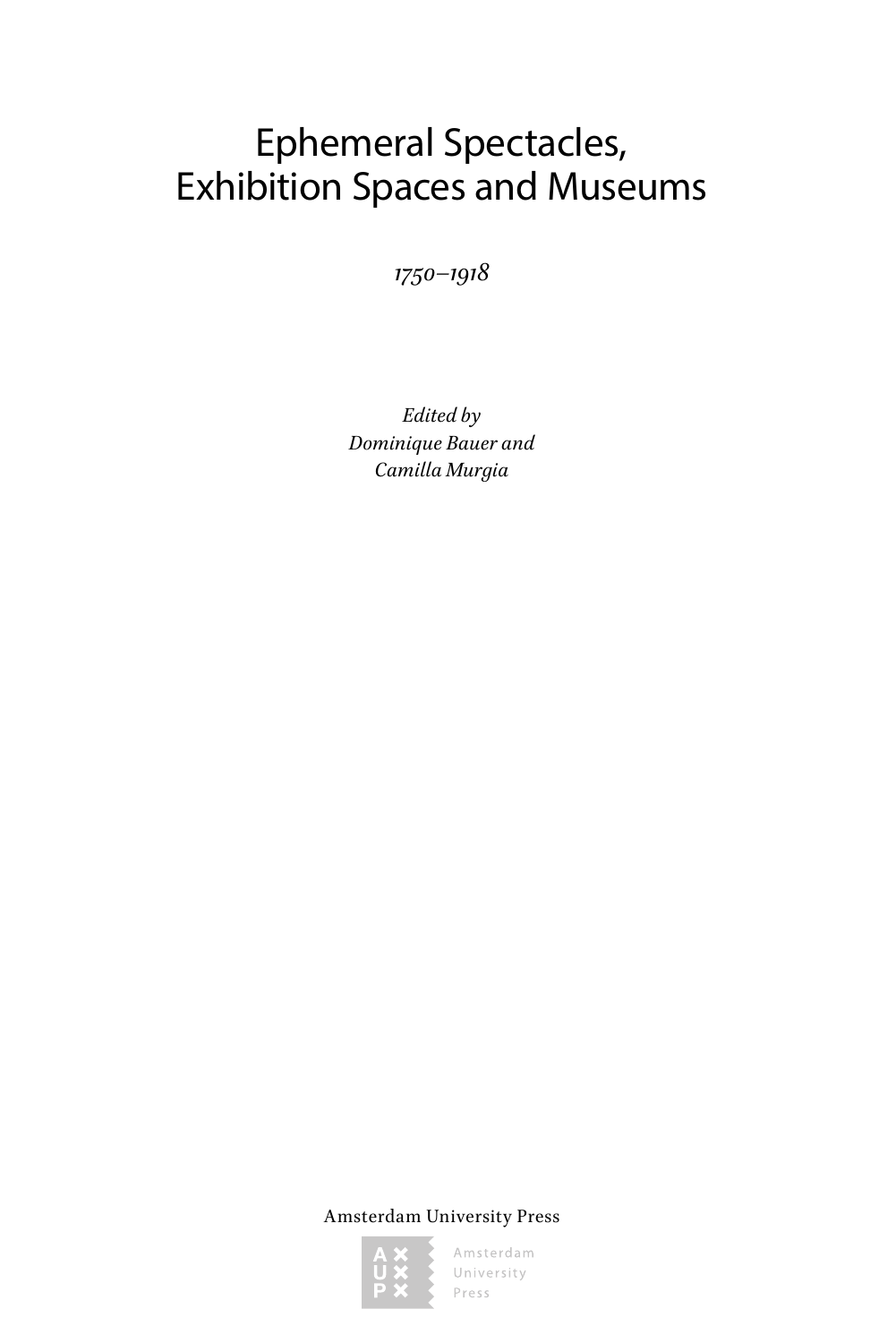Cover illustration: Unknown, *Le Bon Genre, N°102. Promenades Aériennes*. Etching, hand-colored, 1817, 259 × 348 mm. Paris: Musée Carnavalet

Cover design: Coördesign, Leiden Lay-out: Crius Group, Hulshout

isbn 978 94 6372 090 8 e-isbn 978 90 4854 293 2 DOI 10.5117/9789463720908 nur 657

© The authors / Amsterdam University Press B.V., Amsterdam 2021

All rights reserved. Without limiting the rights under copyright reserved above, no part of this book may be reproduced, stored in or introduced into a retrieval system, or transmitted, in any form or by any means (electronic, mechanical, photocopying, recording or otherwise) without the written permission of both the copyright owner and the author of the book.

Every effort has been made to obtain permission to use all copyrighted illustrations reproduced in this book. Nonetheless, whosoever believes to have rights to this material is advised to contact the publisher.

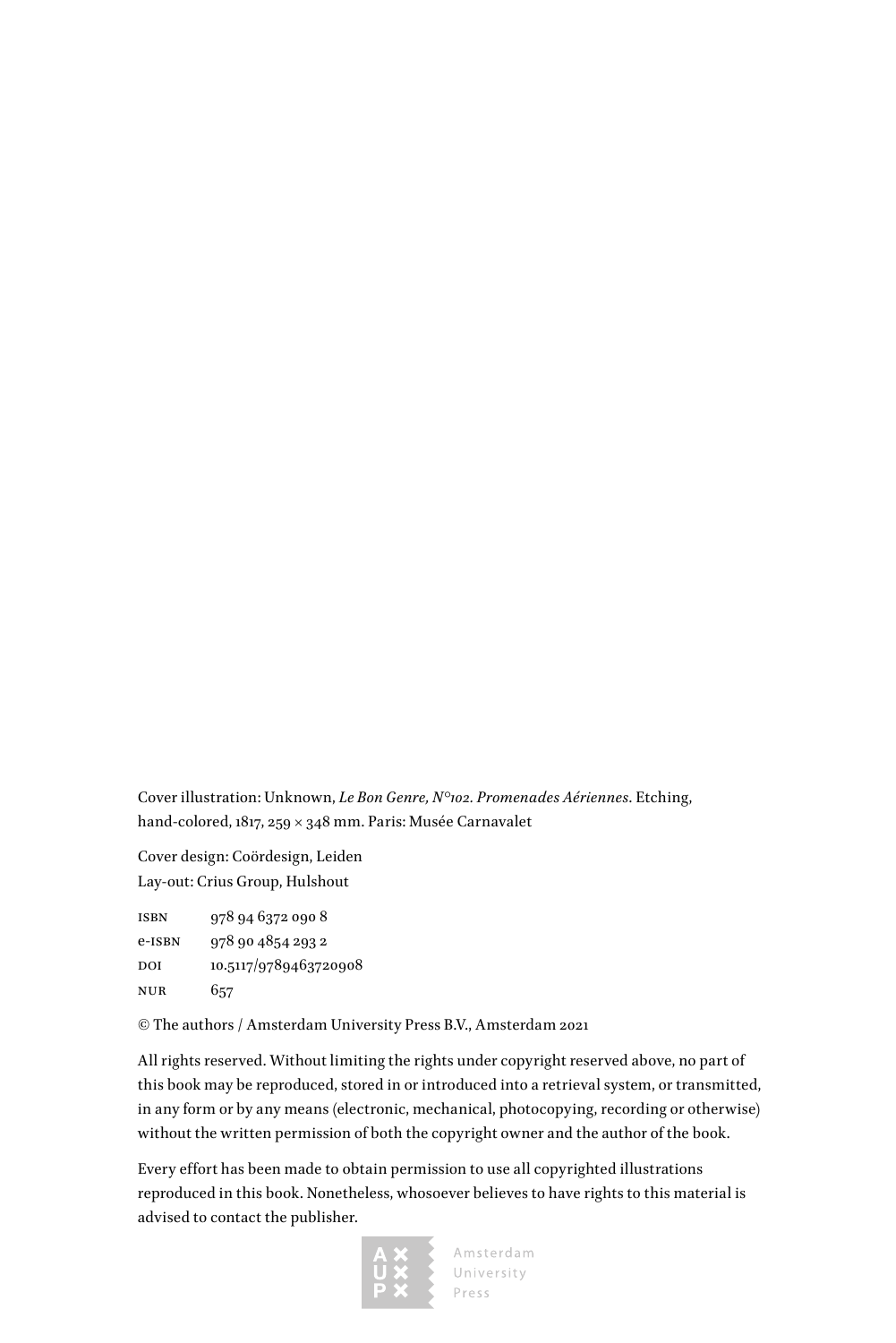### **Table of Contents**

|    | Introduction: Staging the Temporary: The Fragile Character of Space<br>Camilla Murgia                                                             |     |
|----|---------------------------------------------------------------------------------------------------------------------------------------------------|-----|
| L  | <b>The Department Store</b>                                                                                                                       |     |
| 1. | "One Need Be Neither a Shopper Nor a Purchaser to Enjoy:"<br>Ephemeral Exhibitions at Tiffany & Co., 1870-1905<br>Amy McHugh and Cristina Vignone | 19  |
|    | 2. Enclosed Exhibitions: Claustrophobia, Balloons, and the<br>Department Store in Zola's Au Bonheur des Dames<br>Kathryn A. Haklin                | 55  |
| Ш  | <b>Spectacles</b>                                                                                                                                 |     |
|    | 3. Jardins-Spectacles: Spaces and Traces of Embodiment<br>Susan Taylor-Leduc                                                                      | 81  |
|    | 4. Parading the Temporary: Cosmoramas, Panoramas, and<br>Spectacles in Early Nineteenth-Century Paris<br>Camilla Murgia                           | 107 |
|    | 5. Portable Museums: Imaging and Staging the "Northern Gothic<br>Art Tour" - Ephemera and Alterity<br>Juliet Simpson                              | 131 |

### **III At the Intersection of Literature and the Built Environment**

6. The Elusiveness of History and the Ephemerality of Display in Nineteenth-Century France and Belgium: At the Intersection of the Built Environment and the Spatial Image in Literature 161 *Dominique Bauer*

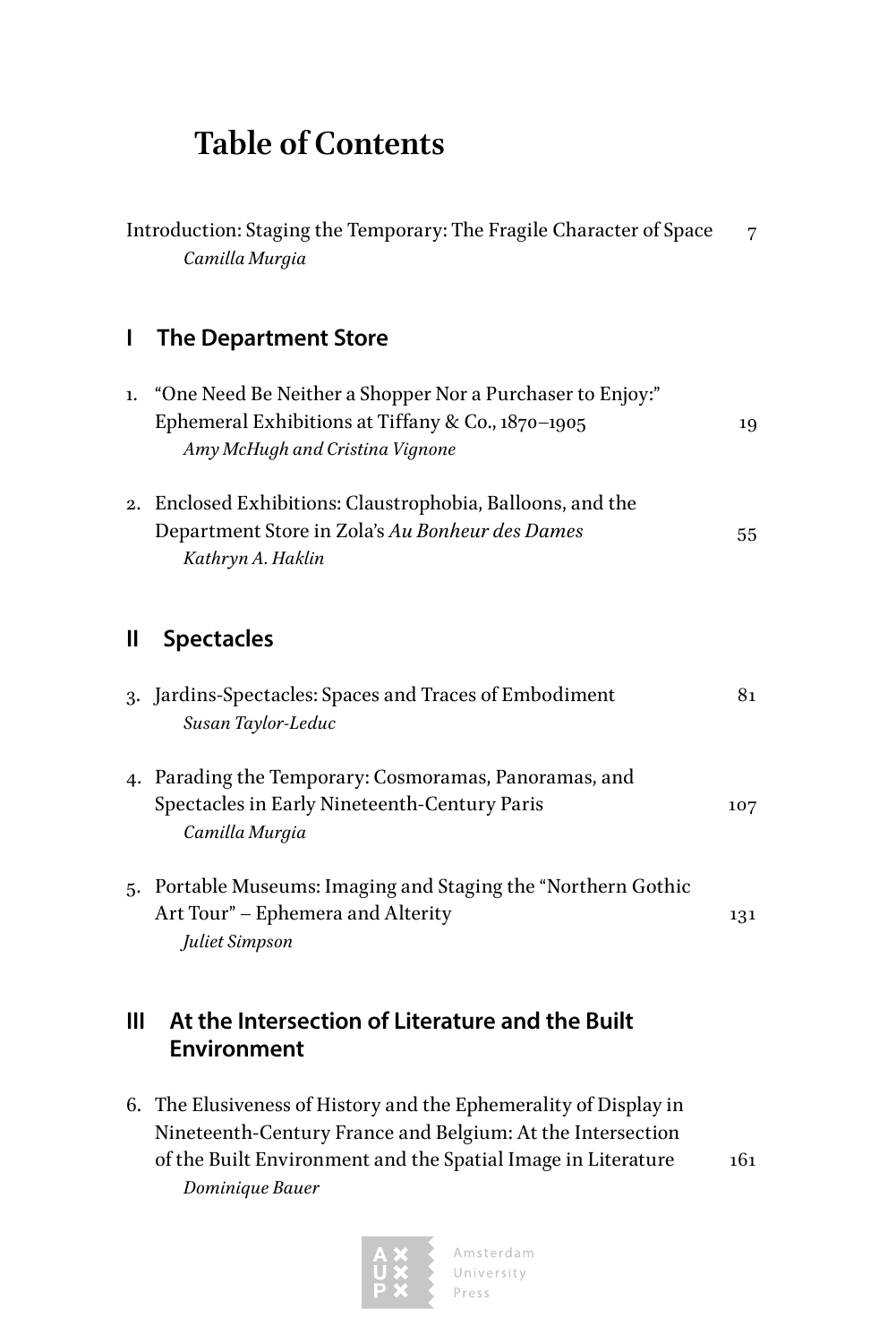| The "Phantasmatic" Chinatown in Helen Hunt Jackson's "The<br>7.<br>Chinese Empire" and Mark Twain's Roughing It<br>Li-hsin Hsu                   | 191 |
|--------------------------------------------------------------------------------------------------------------------------------------------------|-----|
| The Museum and Alternative Exhibition Spaces<br>ΙV                                                                                               |     |
| 8. "Show Meets Science:" How Hagenbeck's "Human Zoos"<br>Inspired Ethnographic Science and Its Museum Presentation<br>Stefanie Jovanovic-Kruspel | 221 |
| 9. The Last <i>Wunderkammer</i> : Curiosities in Private Collections<br>between the Nineteenth and Twentieth Centuries<br>Emanuele Pellegrini    | 253 |
| 10. The Impact of Alternative Exhibition Spaces on European<br>Modern Art before World War I<br>Nirmalie Alexandra Mulloli                       | 273 |
| Index                                                                                                                                            | 297 |

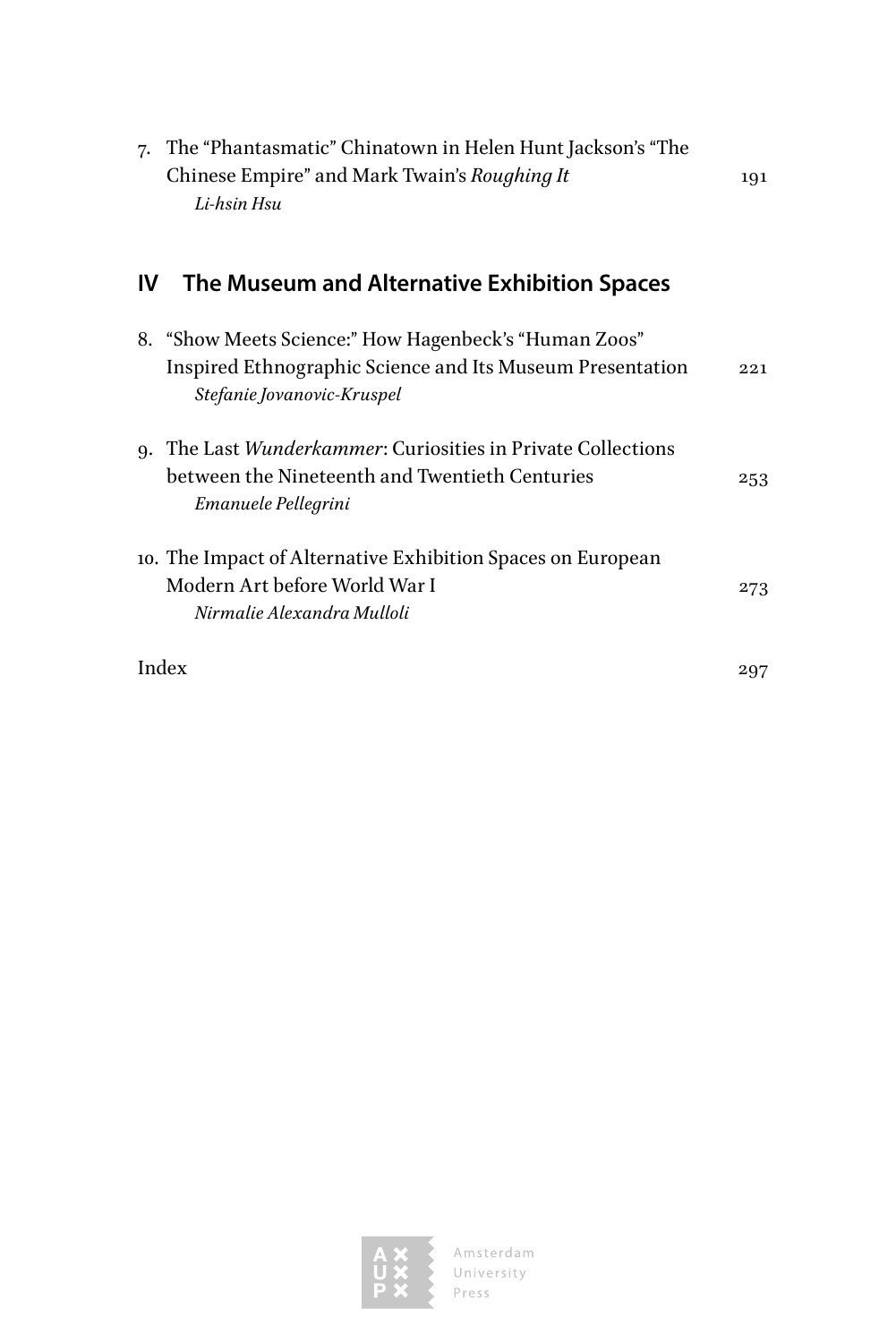# **Introduction: Staging the Temporary: The Fragile Character of Space**

*Camilla Murgia*

#### **Abstract**

This volume examines a varied number of exhibition devices that are ephemeral in terms of the precariousness of their structure, but also in terms of their capacity to adapt to the space in which they develop. Special attention will be paid to spaces such as curiosity cabinets, portable museums, show gardens, and a number of unconventional exhibition devices. These spaces often function as microcosms, small autonomous universes that operate individually, but also in relation to their environment. The aim of this volume is to examine their development and relationship to context.

**Keywords:** spectacles, microcosms, museums, cabinets of curiosity, human zoos

This is the second of two volumes devoted to ephemeral exhibition spaces between 1750 and 1918. It deals with a wide range of exhibition spaces that were ephemeral owing to the precariousness of their structure and their ability to adapt to the changing environment in which they developed. Cabinets of curiosities, portable museums, spectacle gardens, cosmoramas, department stores, human zoos, *dépôt* museums and a number of alternative, unconventional exhibition spaces are discussed here in detail. Particular attention is paid to the fragility and versatility of the spaces that these entities have at their disposal. Indeed, in most cases, the space itself works as a microcosm, a small universe that evolves both independently and in relation to the environment in which it develops. This characteristic represents a common value for all these systems and makes it possible to understand, in each case, how the space is defined and how it oscillates between one reality and another, between a literary context for instance, and a fictional

Bauer, D. and C. Murgia (eds.), *Ephemeral Spectacles, Exhibition Spaces and Museums: 1750*-1918. Amsterdam: Amsterdam University Press, 2021 doi 10.5117/9789463720908\_intro

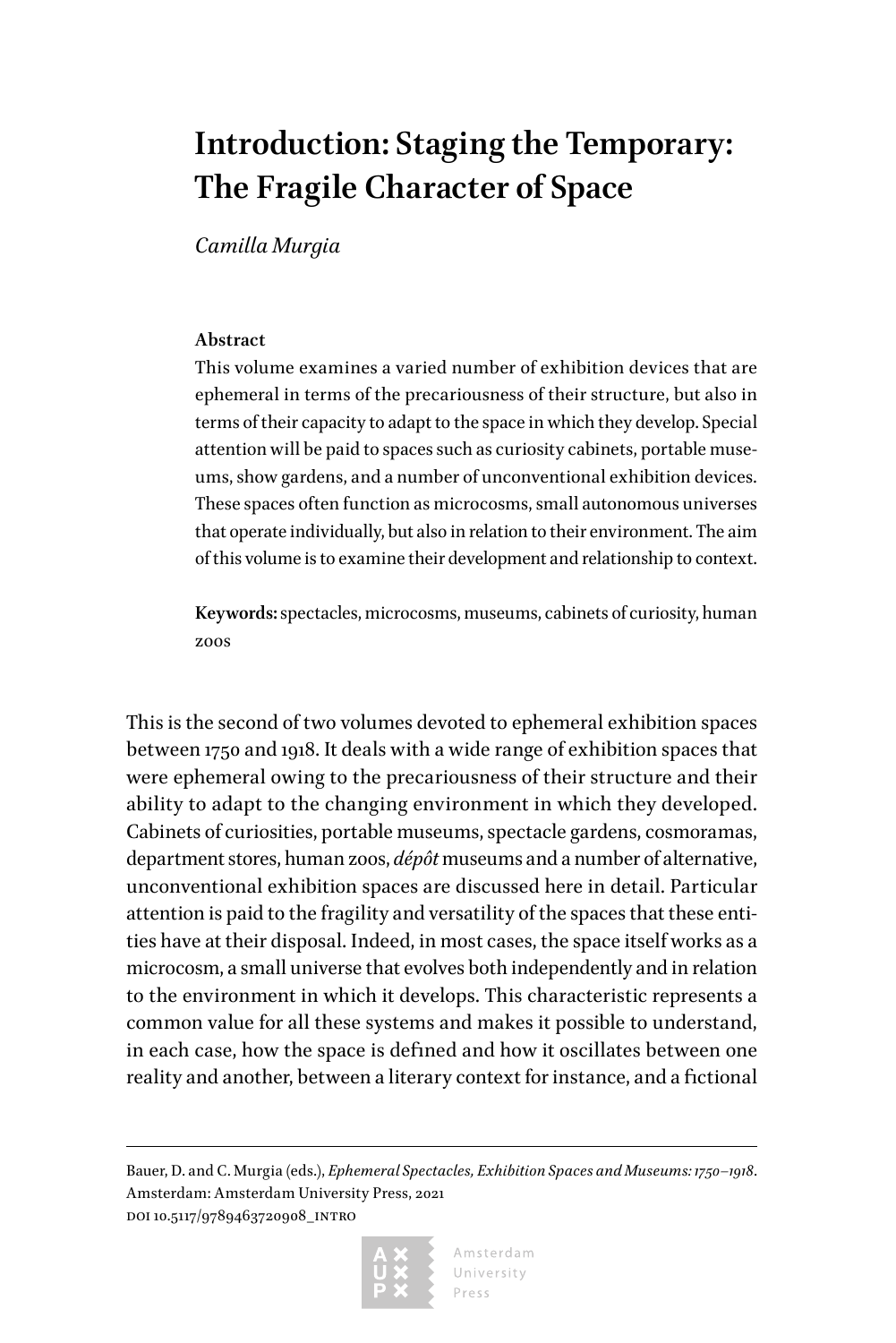8 CAMILLA MURGIA

dimension. Although these spaces are diverse, they nevertheless provide a coherent scope because they all are intended places of display. The variety of forms is revealing as regards their flexibility, their capacity to respond to a wide range of cultural contexts.

The chronological frame of this volume goes from the early nineteenth century up to World War I, and shows to what extent the concepts of ephemerality, elusiveness, and temporality evolved through this period. This is the second of two volumes that, taken together, are set between 1750 and 1918. Particular attention is paid here to the versatile and changing character of ephemerality, both with regard to time and spatiality: indeed, these displays constantly adjusted according to the political, cultural, and social environment that they were confronted with.

This volume studies the impact and structure of these manifestations within a dual perspective. On the one hand, particular attention is paid to the individual experience and the role that the different supports, such as locations, organization, and infrastructures of the exhibition spaces, generated. On the other, the ephemeral character of these shows allows a deep insight into the needs that are related to exhibitions. Indeed, the range of spaces bears witness to the dramatic necessity of spanning different registers of knowledge, visual references, and models. In doing so, these spaces define a series of microcosms that are evidently interrelated with the cultural contexts in which they developed. They work both independently, within an isolated environment, and as a catalyst for interaction, since they initiated an individual experience. The essays of this volume notably attempt to investigate the mechanisms through which these spaces functioned, their results as well as the patterns and the criteria that allowed their development.

If we think that the main purpose of these ephemeral spaces is the exhibition and the display, intended as a practical and intellectual experience, it is evident that these manifestations importantly host a number of interactions, ranging from a simple visit to a show, to the appropriation of the space to which it corresponds. Considered from an exhibition point of view, the act of displaying is crucial to this development. In recent years, museologists have dealt with the issues related to these interactions, by attempting to trace, reconstruct, and contextualize the scale of the practices referring to the display. In particular, Dorothee Richter studied the impact of contemporary art on society and claimed that exhibitions place objects in a context, create a set of relations, and, in doing so, they are part of "communicative processes."1

1 Dorothee Richter, "Exhibitions as Cultural Practices of Showing: Pedagogics," *Curating Critique* 9 (2011): 47–52.

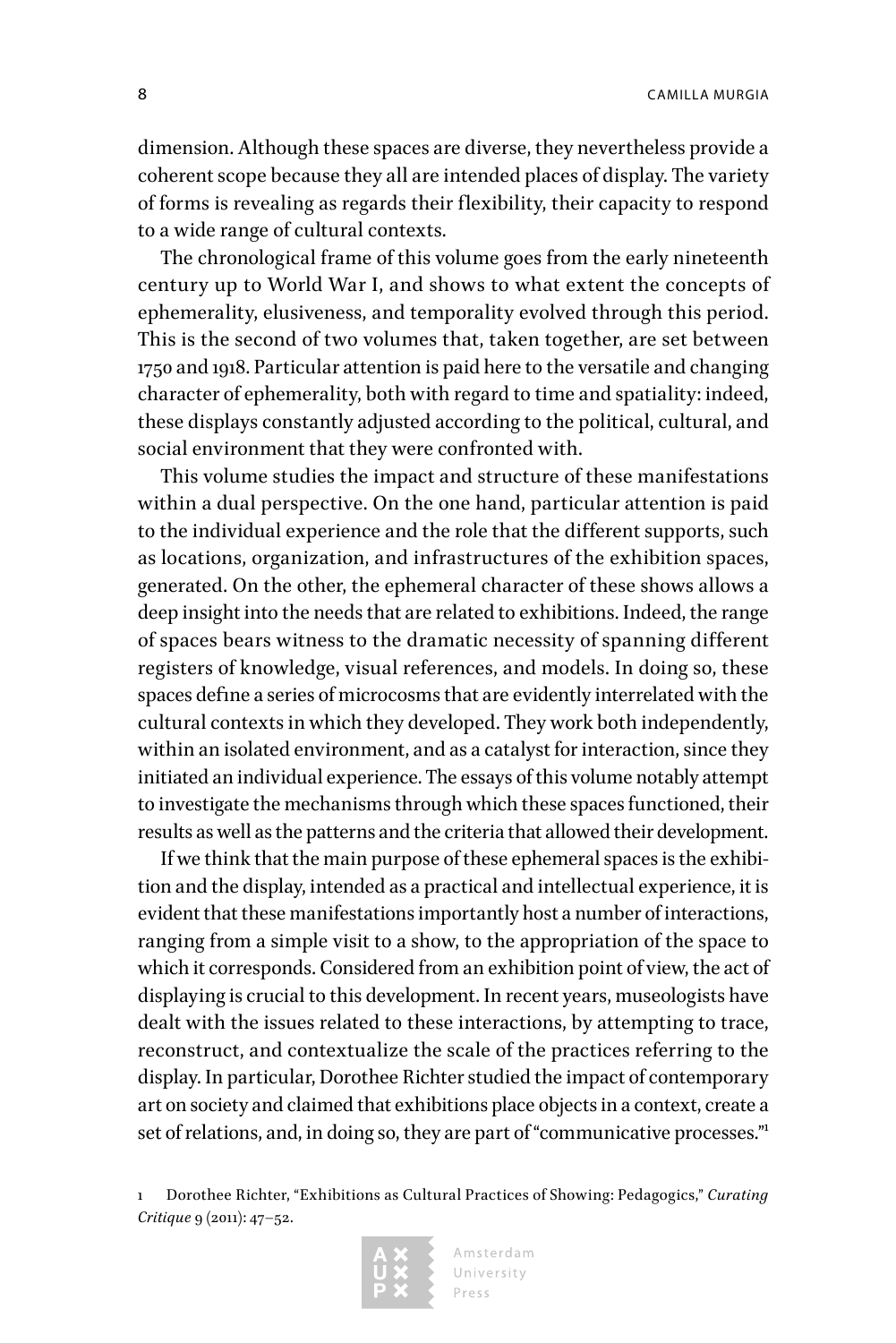Defined as cultural practices of showing, exhibitions attempt to fulfill an educational role, not only because of the ideas and contents they convey, but also because they propose a particular vision of a certain subject or issue. Within this context, the mechanism of viewing plays a pivotal role and is responsible for the valorization of the individual experience above all.<sup>2</sup> These mechanisms also interact with the space by creating a multitude of responses, practices, and encounters that define the complex reality of these "microcosms." These small universes are – and this is possibly their most fascinating characteristic – fluctuating, somehow unsettled, in the sense that their functions and functioning vary and span different roles and practices. Their fragility is, within this context, similar to the one that Dominique Bauer recently identified and studied with regard to the borders between interior and exterior space.3

We will see through this volume that studying the ephemerality of these small universes goes far beyond their primary role of a location for display, and casts light on a number of cultural mechanisms and experiences that constantly vary, adapt, and react to the context in which they are set.

Historical research has focused on a number of these small systems, on their characteristics and on their functioning. For instance, Richard Taws has investigated the production of printed images and their use in a multitude of contexts, insisting on their transferability and their impact on revolutionary visual culture.<sup>4</sup> Through his numerous studies, Dominique Poulot has dealt with these small universes, focusing in particular on the revolutionary period and on the French situation.5 Works such as those by Taws and Poulot have extensively discussed the objects involved in this relation between space, temporality, viewers, and users. However, little has been done to date on the materiality of these interactions, on the impact they had on the space they relied on, and the processes of visual and cultural appropriation they generated. This volume intends to study precisely these aspects. Within these microcosms, reality was shown, simulated, staged,

4 Richard Taws, *The Politics of the Provisional: Art and Ephemera in Revolutionary France* (University Park, PA: Pennsylvania State University Press, 2013).

5 See above all Dominique Poulot, *'Surveiller et s'instruire' : la Révolution française et l'intelligence de l'héritage historique* (Oxford: Voltaire Foundation, 1996).



<sup>2</sup> Richter refers here to the work of Eva Sturm, who analyzed the behaviors and practices that exhibitions generated in *Konservierte Welt. Museum und Musealisierung* (Berlin: Reimer, 1991), quoted in Richter, note 9.

<sup>3</sup> Dominique Bauer, "The Imagery of Interior Spaces and the Hazard of Subjectivity," in *The Imagery of Interior Spaces*, ed. Dominique Bauer and Michael J. Kelly (New York: Punctum Books, 2019), 21–34.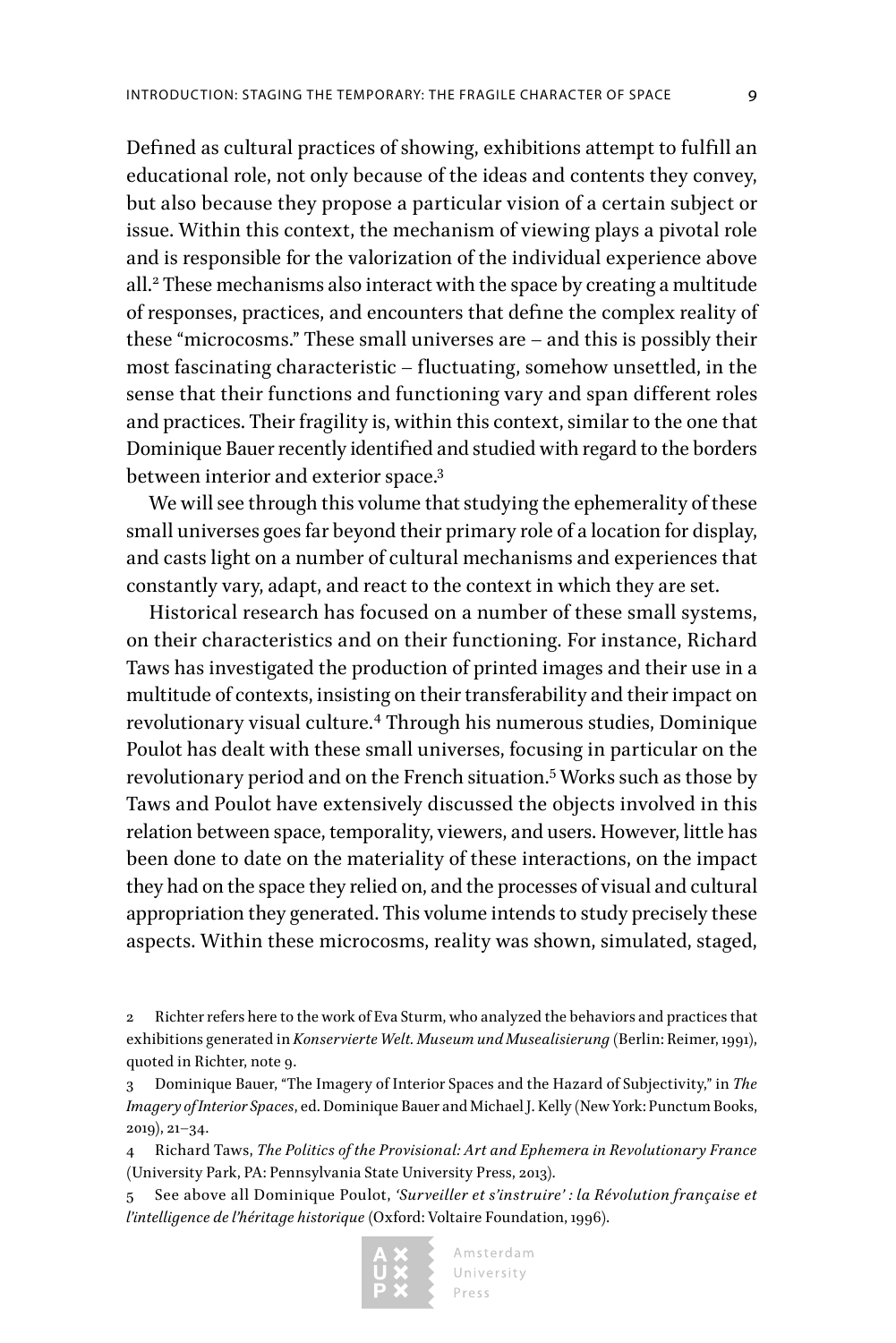imagined, and experienced. It therefore also embedded a recreational dimension. Against this background, the contributions to this volume will address a varied plethora of spaces and spatial installations: the *Wunderkammer*; the spectacle garden; the cosmoramas and the panoramas; the *dépôt*/ temporary museum; and the alternative exhibition space.

Although there is much attention in the Humanities for spatial studies in historical context, and for particular spaces such as museums, portable cabinets, and installations such as panoramic theaters or dioramas, especially in the framework of today's developments of the museum and virtual reality, there has not yet been a study that addresses their dimension of ephemerality, which nonetheless constitutes one of their fundamental characteristics. Ephemerality in this volume is closely connected with a historical context of change (on the socio-political level, on the economic level of consumerism and the object as a commodity, on the level of aesthetic awareness and experience, on the level of imagination, identification, and the organization of knowledge) and with the cultural significance of the various characteristics of ephemerality, such as temporality, elusiveness, or liminality. From this dual background, the contributions to this volume show overall that these small universes, although different from each other, all rely on ephemerality, which works as the main component of these spaces. Furthermore, despite its diversity, ephemerality pursues a common goal, which is to question the relationship between the use of the space and its perception as a catalyst for ideas and for "communicative processes," to refer to Richter's terminology. Within this context, the diversity of the spaces becomes a link, a connection between the practices of displaying and the structures, spanning physical entities such as the Musée des Monuments Français and literary configurations such as Zola's *Au Bonheur des Dames*. Furthermore, the contributions to this volume provide a detailed analysis of the functions of ephemerality and bring to the fore the skills of the exhibition practices.

We will see that the investigation of the cultural context of the change determines the understanding of the display and the understanding of the cultural phenomena that these spaces initiated and supported. Nirmali Mulloli's discussion of the practices of display in the early years of the twentieth century demonstrates that the cultural context is crucial to the process of perception and the ephemerality of the representation. Her chapter, entitled "The Impact of Alternative Exhibition Spaces on European Modern Art before World War I," is based on the research project that the scholar managed at the University of Vienna and which established a database of the exhibition catalogs dealing with the notion of modern art

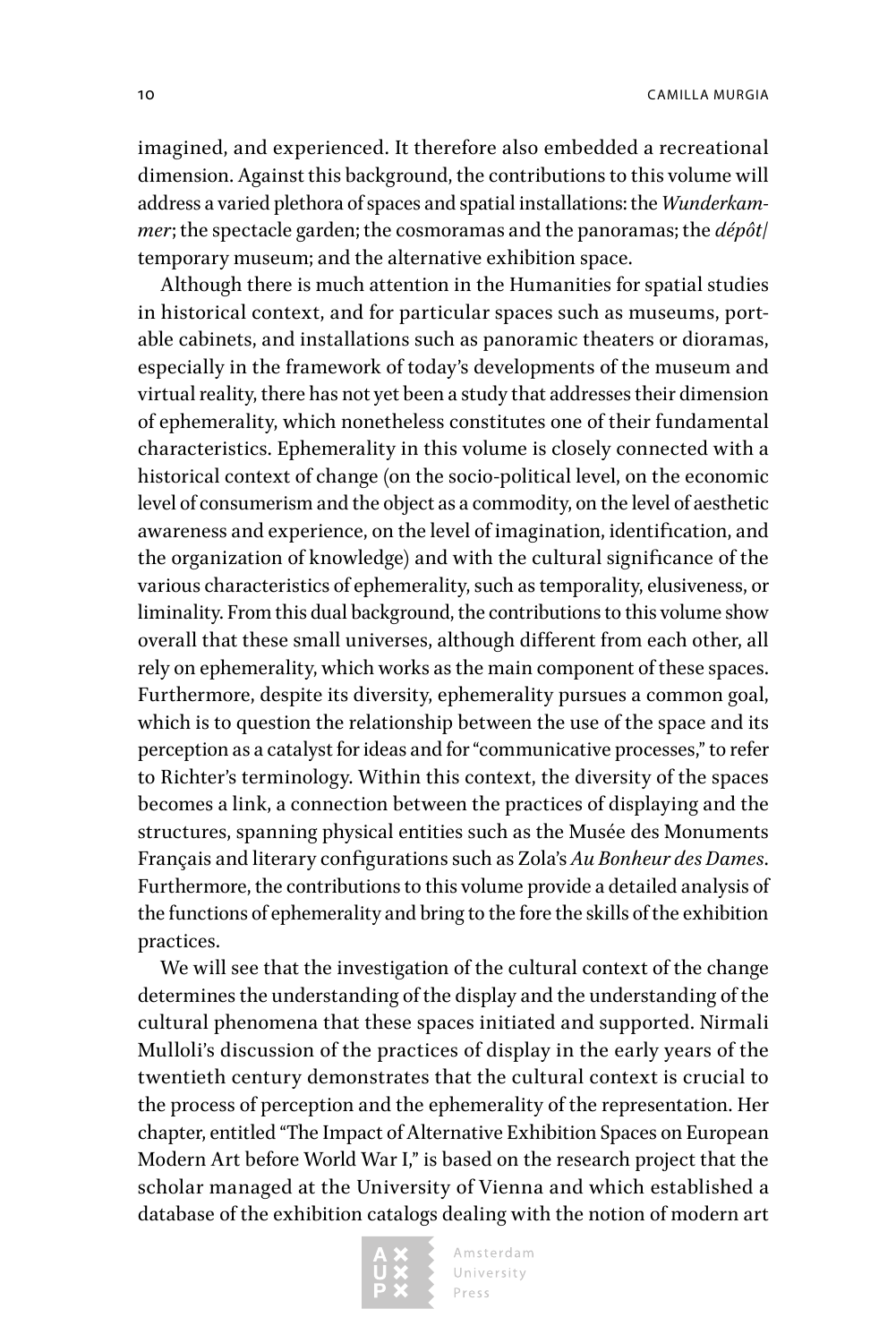in the period 1905 to 1915. The inclusion of around a thousand exhibitions allowed Mulloli to investigate the social dimension of the space and present its role as a generator of individual experience. To illustrate her purpose, Mulloli opposed two exhibitions, quite different from each other. The first one is the Internationale Jubiläums-Kunst-Ausstellung, which took place in 1888 at the Künstlerhaus in Vienna. This exhibition, with its large space and decorations, directly referred to those of a conventional Salon. Such an approach appeared to be questioned by other displays, which Mulloli defines as "spatial constellations," such as the Exposition d'Art Frieda Liermann & Cuno Amiet, which took place in 1902 in Geneva. The Geneva exhibition presented an innovative approach and questioned the space by introducing elaborate decorative wooden elements. Furthermore, this show also raised the question of the venue – Geneva's Palais Electoral – which was not, at least initially, conceived as an exhibition space.

The appropriation of the physical space is at the core of Emanuele Pellegrini's essay on New Yorker collections staging cultural appropriation and mirabilia: "The Last *Wunderkammer*: Curiosities in Private Collections between the Nineteenth and Twentieth Centuries." Pellegrini focused on one ensemble in particular, the collection of American entrepreneur William H. Vanderbilt, to which art critic Earl Shinn (1838–1886) – who often published under the pseudonym of Edward Strahan – devoted a one-volume study. Pellegrini focused on one object in particular, an ivory casket, which Shinn simply described as an artifact of the "Italian taste of the Giotto period," and which was located in Vanderbilt's New Yorker residence and, more precisely, in what was called the "Japanese parlor," a sort of private cabinet featuring a number of objects from multiple backgrounds and serving several functions. Through his text, Shinn shows his interest in this reference and in the arrangement of the object in a space which was often described as a chamber of curiosities, of wonders – hence the reference to the *Wunderkammer*. Pellegrini insists on the process of cultural appropriation initiated by Shinn and essentially visible through the fact that the "Japanese parlor" had to be considered in itself a chamber of wonders, and that this perception provided both a line of argument and feeling of homogeneity, of coherence of the act of staging collected items.

The issue of homogeneity is further explored in the case of spaces that are broadly defined and extensive, such as cities, but also voyages and tours of a given natural path or site. Juliet Simpson is concerned with this ephemerality and elusiveness in her chapter "Portable Museums: Imaging and Staging the 'Northern Gothic Art Tour': Ephemera and Alterity." Simpson investigates both the impact of the vision of the space and its meaning,

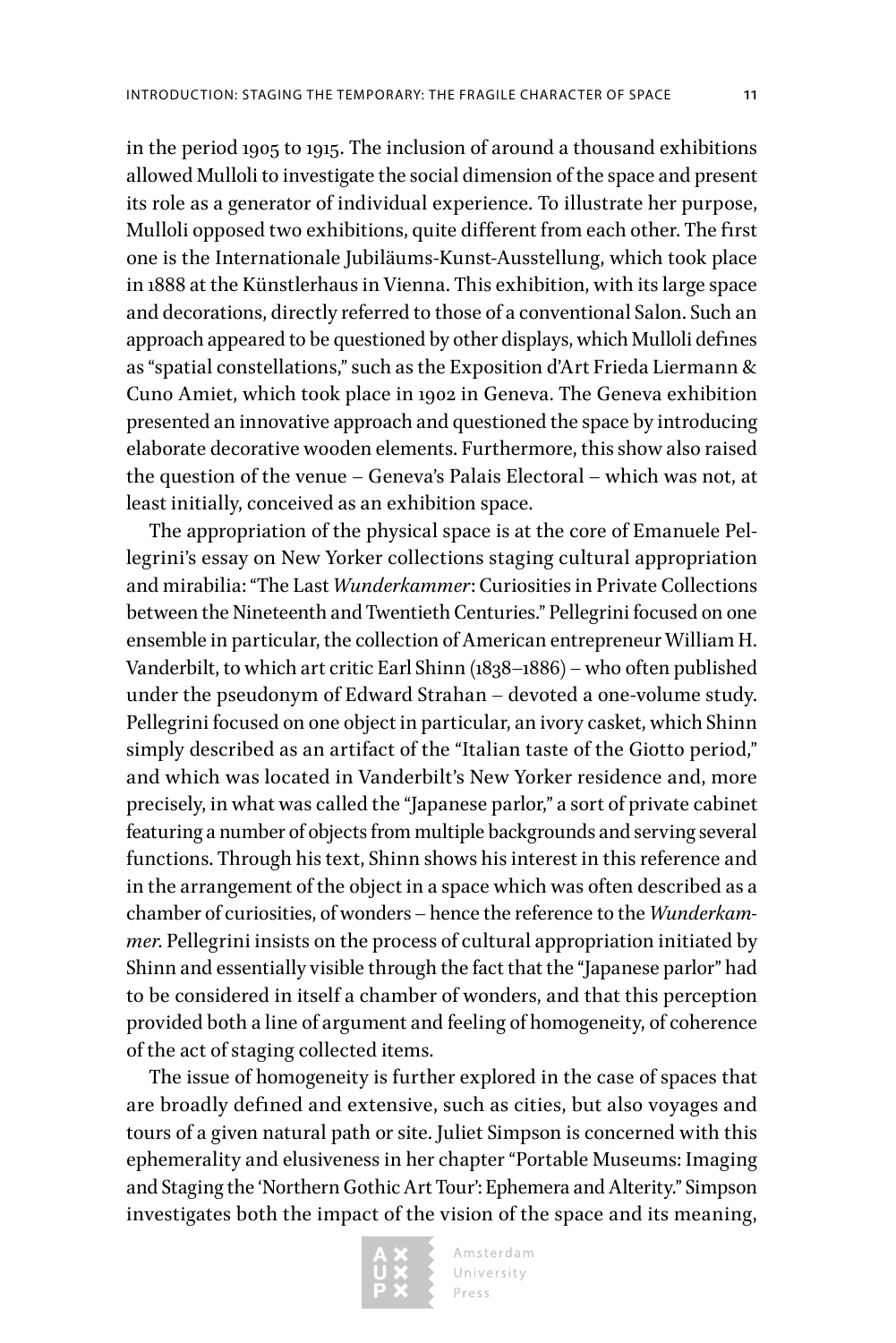especially with regard to one coherent ensemble, the Northern European Gothic art. She pays particular attention to the impact of literature on the construction of the visual but also on the relationship to the past as staged by texts. Simpson further explores the role of these "portable museums" considering both the individual experience and discourse on art heritage.

This question of the coherence of an ensemble stands as a constant concern of the ephemerality of these spaces. In their chapter, "'One Need Be Neither a Shopper Nor a Purchaser to Enjoy': Ephemeral Exhibitions at Tiffany & Co., 1870–1905," Amy McHugh and Cristina Vignone deal precisely with the notion of unity in the context of a commercial enterprise such as the jewelry shop of Tiffany & Co, founded in New York in 1837. McHugh and Vignone's contribution analyzes different groups of objects that were displayed in the flagship American store between 1870 and 1905. The exhibited items are divided into three categories: artifacts that did not belong to Tiffany, military memorabilia, and objects, such as silverware works, which were generated by a Tiffany commission. Although all three categories are tremendously representative of the company's strategies and bear witness to its development within a socio-economic context, the ensemble of "non-Tiffany objects" possibly epitomizes the most the impact of ephemerality on the relation between viewers and objects "on view" that these spaces generated. Clearly, the presentation of each group responded to both an economic and an educational purpose, also raising the issue of the consumption of these objects. The long nineteenth century came across different stages of mass-production, from a limited development often relying on technicity, to the development of a series of industrial approaches aimed at increasing productivity.

This attention to consumerism and the impact that its development had on society are well documented in a number of literary sources, which the present volume addresses. Kathryn Haklin contributed to this discussion through her study of Emile Zola's perception of the rise of the department store in Paris, entitled "Enclosed Exhibitions: Claustrophobia, Balloons, and the Department Store in Zola's *Au Bonheur des Dames*." Haklin departs from the sale strategies of the department store, which Zola described, to analyze the ephemeral character of their structure and their capacity to fit in a socio-economic context. For instance, the author discusses the sale of summer novelties which is portrayed in Chapter IX of Zola's text and links it to the number of sale strategies, such as the distribution of advertising balloons, which was organized on those occasions. Here, the process of appropriation of the space is critical because it makes it possible to consider different levels of interaction, such as the phenomenon of exposure/enclosure

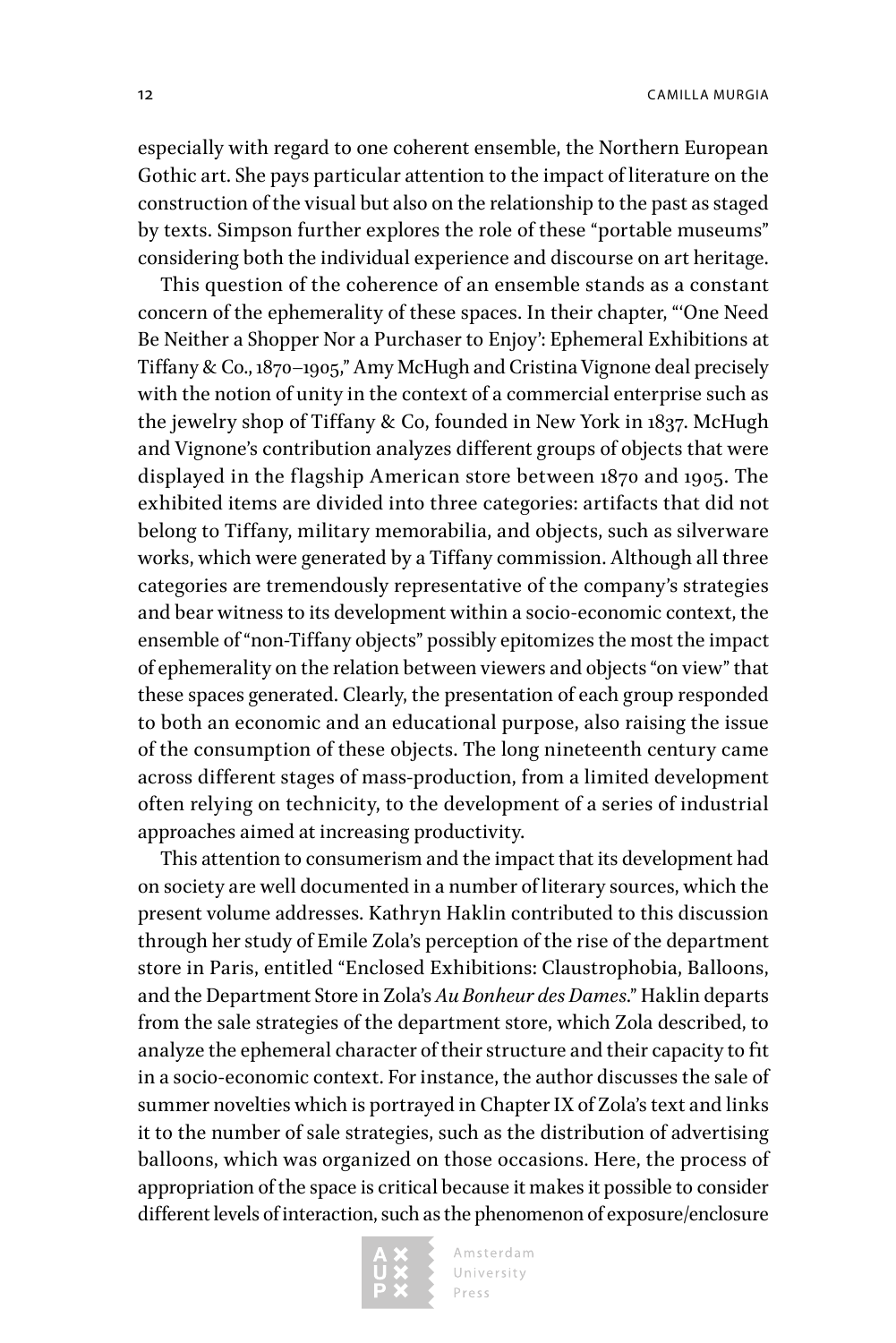characterizing the department store, or the interior/exterior relationship that the balloons initiated and the subsequent "manipulation" of the space, which occurred through commercial strategies.

Literary texts provide a further understanding of ephemerality because they offer multiple points of view and enable a punctual questioning of the cultural appropriation. The contribution of Li-hsin Hsu is representative of such an approach. Her chapter, "The 'Phantasmatic' Chinatown in Helen Hunt Jackson's 'The Chinese Empire' and Mark Twain's *Roughing It*," investigates the ephemeral character of a series of locations related to Chinatown in literary sources. The study essentially focuses on two texts: "The Chinese Empire," written in 1878 by Helen Hunt Jackson, and *Roughing it* by Mark Twain, published in 1872. Hsu carefully discusses the perception of the condition of Asian immigrants in the United States, referring to the work of scholar Lisa Lowe and to her book *Immigrant Acts: On Asian American Culture Politics* (1996). Hsu is interested in the spatiality of the Asian community, which is understood, to borrow Lowe's terms, as "a screen," "a phantasmatic site" that allows the projection of a series of perceptions, linked, indeed, to the relation between Asian immigrants and the United States. This community of immigrants represents in itself a microcosm, and functions according to its own conventions and within a given space, which must be versatile because of its urban setting. The fact that ephemerality materializes a mechanism of projection helps us understand the scale of the individual experience that these spaces provided, but also their role of intermediary, between a real, material structure, and the comprehension of its role, functioning, and scopes.

These aspects of projection, intermediacy, and communication between different cultural contexts are at the core of the chapters by Camilla Murgia and Susan Taylor-Leduc on the spatiality of entertainment. In her essay, Murgia attempts to discuss the nature of various spaces devoted to recreational activities that increasingly developed in early nineteenth-century Paris. The chapter, "Parading the Temporary: Cosmoramas, Panoramas, and Spectacles in Early Nineteenth-Century Paris," highlights the versatility of the number of amusements, shows, and displays of these years, but also their capacity to quickly adapt to the context of the change they are confronted with. Their ability to span different visual levels and categories further helps in understanding the impact of ephemerality on the socio-economic structure and the patterns of culture consumption.

These patterns are strongly related to the temporality, the elusiveness of the number of performances and shows that increasingly developed in Paris from the first decades of the nineteenth century. Taylor-Leduc's

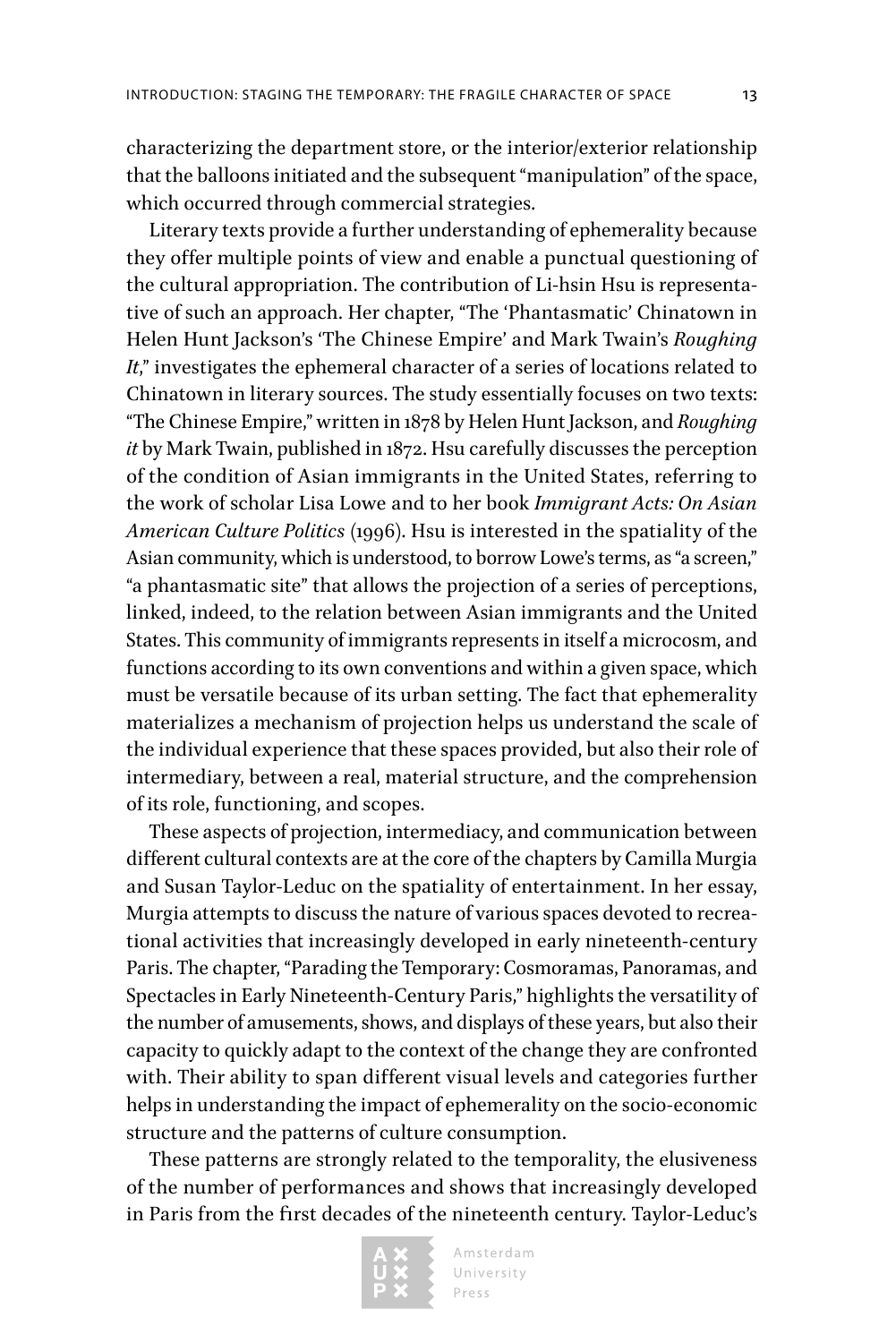chapter, "*Jardins-Spectacles*: Spaces and Traces of Embodiment," discusses the cultural significance of ephemerality with regard to the fugacious, temporary character of the entertainment. Taylor-Leduc focuses on the *jardins-spectacles* of early nineteenth-century Paris, on their adjustable structure and on the kind of visual experience that they offered. As an open-air space, the *jardins-spectacles* took particular care to propose an individual experience that was diverse and unique, allowing space for projection and imagination. The recreational sphere that these locations represented is further linked to the consumerism and their cultural context. Indeed, these structures mainly developed in the post-revolutionary years and therefore catered to the need for entertainment and social activities that characterized the socio-cultural context of this period.

The notion of vision and the role played by viewers is a critical element of ephemerality, especially when the displays consist of human beings, as discussed by Stefanie Jovanovic-Kruspel in her chapter, "'Show Meets Science.' How Hagenbeck's 'Human Zoos' Inspired Ethnographic Science and Its Museum Presentation." The author considers a group of photographs, which entered the collection of the Natural History Museum of Vienna in 2015, representing the *Völkerschauen* ("Peoples' Exhibition"), organized by merchant Carl Hagenbeck in the late nineteenth century. The contribution investigates the question of the cultural appropriation and, more generally, the representation of the foreigner in a context of ephemerality that is brought to an extreme degree due to the staging of human beings. Some of the pictures stage the Inuit community from Greenland and appeared to serve as a visual model for at least two decorative sculpted elements of Vienna's Natural History Museum. The transfer of references operates thanks to a mechanism of comparison, which largely applied to the process of observation and for which the experience of viewing represents a drastic hint.

The elusiveness of displays, as well as their cultural context, are discussed in the essay by Dominique Bauer, "The Elusiveness of History and the Ephemerality of Display in Nineteenth-Century France and Belgium. At the Intersection of the Built Environment and the Spatial Image in Literature." Bauer studies how museums, exhibits, and collections respond to ephemerality in a society that was profoundly museal. From the interstices and overlaps between the built environment, the experience of spaces and their representation in literature – Balzac and Rodenbach – emerges a paradoxical ambition to vivify absent, past, or "other" worlds. Central to this "presentification" is the spectator, who is caught up in a dynamic of constant displacement and deferral and whose coherent perception is both determined and challenged by mechanism of fragmentation, composition, and temporal access.

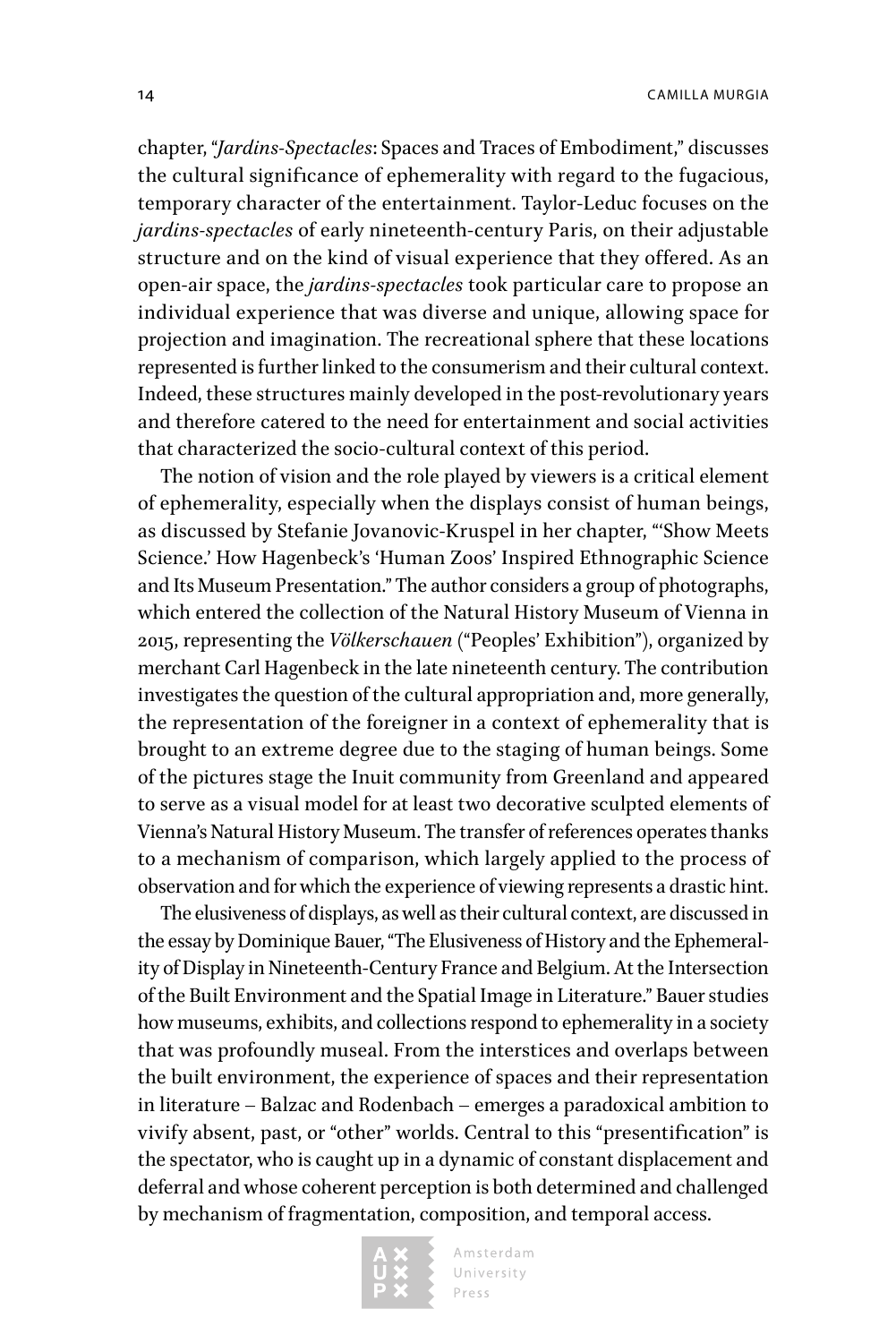Finally, this volume attempts to show that the ephemerality, the elusiveness of exhibition spaces and spatial representations significantly refers to their hybrid character and to their ability to respond to a given cultural asset. These "constellations" evolved further in a context of changes that determined their development and their significance. The essays of this volume deal with these processes of change, visual transfer, and cultural appropriation. They cast light on the impact of these forms on society, on the modalities of consumption, and on the experiences they engendered.

#### *Note on the use of translations*

All translations of sources in other languages into English are by the chapter authors, unless indicated otherwise.

We wish to thank Paula Freestone Mellor for her invaluable help.

#### **Bibliography**

Bauer, Dominique. "The Imagery of Interior Spaces and the Hazard of Subjectivity." *The Imagery of interior Spaces*, edited by Dominique Bauer and Michael J. Kelly, 21–34. New York: Punctum Books, 2016.

——— and Camilla Murgia, eds. *The Home, Nations and Empires, and Ephemeral Exhibition Spaces: 1750–1918*. Amsterdam: Amsterdam University Press, 2021.

- Bourdieu, Pierre. *Les règles de l'art. Genèse et structure du champs littéraire*. Paris: Seuil, 1992.
- Davidson, Denise Z. *France after Revolution. Urban Life, Gender and the New Social Order.* Cambridge: Cambridge University Press, 2007.
- Leaning, James R. *The Melodramatic Thread: Spectacle and Political Culture in Modern France.* Bloomington, IN: Indiana University Press, 2007.
- Marrinan, Michael. *Romantic Paris: Histories of a Cultural Landscape, 1800–1850.* Palo Alto, CA: Stanford University Press, 2009.
- Marchart, Oliver. "Die Institution spricht." In *Wer spricht? Autorität und Autorshaft in Ausstellungen,* edited by Beatrice Jaschke, Charlotte Martienz-Turek and Nora Sternfeld, 9–11. Vienna: Turia + Kant, 2005.
- Poulot, Dominique. *'Surveiller et s'instruire' : la Révolution française et l'intelligence de l'héritage historique.* Oxford: Voltaire Foundation, 1996.
- Richter, Dorothee. "Exhibitions as Cultural Practices of Showing: Pedagogics." *Curating Critique* 9 (2011): 47–52.
- Sturm, Eva. *Konservierte Welt. Museum und Musealisierung*. Berlin: Reimer, 1991.



Amsterdam University